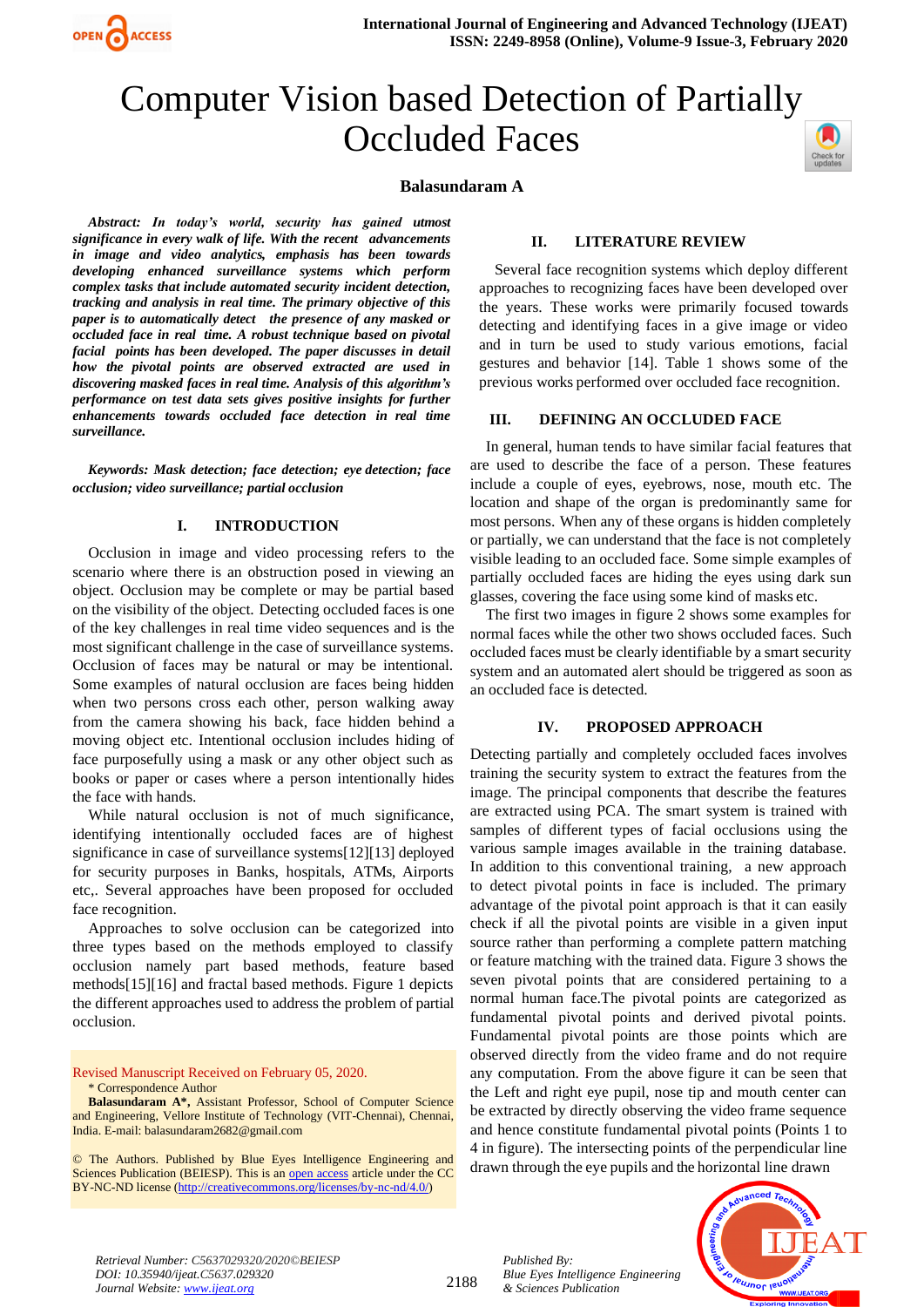through the nose tip are considered as right and left cheek point respectively (Points 5 and 6). The forehead point is computed as the intersection of two lines drawn at an angle of 45 degrees from the left and right eye pupil respectively. Since these three points (points 5 to 7) are computed using other feature points, these are considered as derived feature points. Figure 4 illustrates how the derived pivotal points are computed using the fundamental pivotal points. Based on the depicted pivotal point computation and deducing the derived pivotal points from the fundamental points, these points are marked in the given frame containing the face of a person.

Figure 5 shows the plotting of pivotal points are plotted over a real time image using the logic explained in the earlier figures. The image files along with the pivotal point details are given as input to the classifier. The classifier uses binary Support Vector Machines (SVM) to classify whether the given face is occluded or not. Figure 6 shows the block diagram of the proposed system.

Feature Extraction is the initial step which is concerned with extracting the essential details pertaining to the given input. Prior to feature extraction step, the conventional preprocessing and filtering steps are performed to enhance the image quality as per the need of the system. Facial features include extracting regions specific to eyes, nose, mouth etc, from the given image and storing them as a feature vector for computational ease. Assume X to be the feature vector, the features pertaining to the pivotal points x1 to x7 constitutes the elements of the feature vector. These facial features are extracted using Viola-Jones Algorithm.

Dimensionality Reduction is the next step that follows feature extraction. As discussed earlier each feature is described using several dimensions. However, not all dimensions are significantly needed to describe about the particular feature. A subset of the dimensions alone is sufficient to describe the feature. This process of representing a feature with minimal dimensions or a subset of actual dimensions is called dimensionality reduction. From a theoretical stand point, increasing the number of dimensions should ideally increase the performance. However, more dimensions results in performance degradation. This is known as curse of dimensionality. Assuming that there are n training samples, each having dimensionality d, the time complexity is O(nd2). This implies that as the dimensionality increases the time complexity increases exponentially. This substantiates the need for dimensionality reduction. Also, reduced parameters representing the dimensionality means that the storage space is reduced resulting in reduced space complexity as well. Some common methods to perform dimensionality reduction are Principal component Analysis (PCA), Fisher Linear Discriminant and Singular Value Decomposition (SVD). Of these methods, the proposed approach employs Principal Component Analysis (PCA) for dimensionality Reduction.

Principal Component Analysis identifies a set of attributes less than the actual set and uses the reduced set of attributes to represent the feature. These new set of attributes are called principal components. The essential properties of these components are that each component is unique in nature and the principal components are uncorrelated. PCA ensures that the data is projected along the directions where there is a maximal data variation. These directions are determined by the Eigen vectors of the covariance matrix which corresponds to the largest eigen values.

Assume that the feature vector is X and comprises of n dimensions. These n dimensions have to be reduced k dimensions such that  $k < n$ .

*X = {x1, x2, x3,....., xn}*

Each  $x_i$  has d dimensions. The first step is to determine the sample mean.

$$
\mu' = (1/n) \sum_{i=1}^n x_i
$$

This is followed by computing the difference between the sample mean and the data point.

$$
z_i = x_i - \mu'
$$

The third step involves computing the scatter matrix

$$
S = \sum_{i=1}^{n} z_i z_i^t
$$

The next step is to compute the eigen vectors  $e_1, e_2, e_3, \ldots$ , ek corresponding to the k largest eigen values of S. Now the Eigen Matrix E is computed such that

$$
E = [e_{1}, e_{2}, \dots \dots \dots \dots \dots e_{k}]
$$

Finally, the closest approximation to  $X$  is chosen as the best fit model Y.

 $Y = E^t$ . Z

The next step towards occlusion detection is to observe the pivotal points from the input image. As discussed earlier, the pivotal points are classified as Fundamental and Derived Pivotal points. The pivotal points are passed as input to the classifier. The classifier is trained to identify the frontal face as well as tilted face. The classification mechanism using pivotal points is illustrated in the flow diagram shown in Figure 7.



*Retrieval Number: C5637029320/2020©BEIESP DOI: 10.35940/ijeat.C5637.029320 Journal Website: [www.ijeat.org](http://www.ijeat.org/)*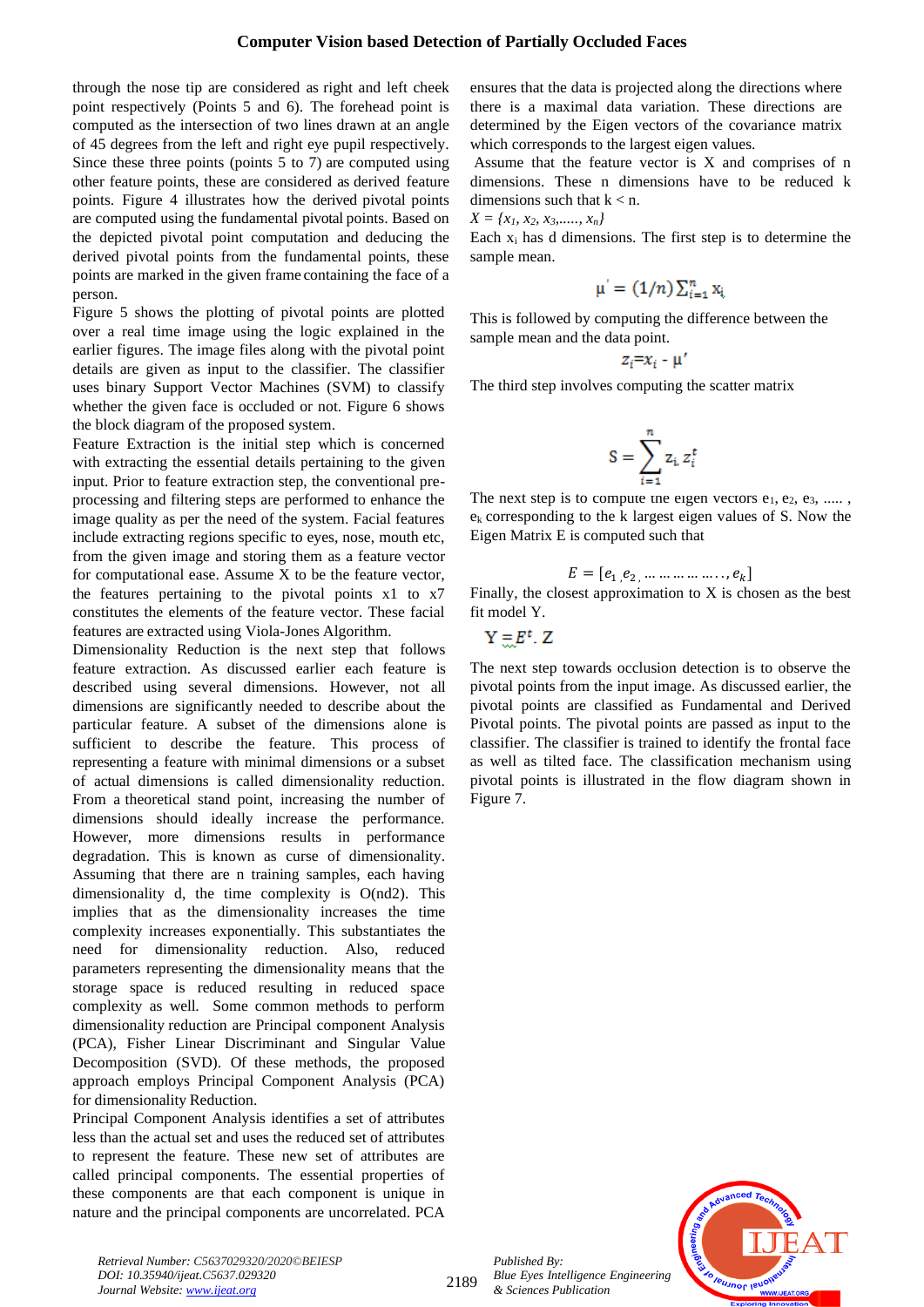



**Fig. 1. Various approaches to solve the problem of occlusion**



**Fig. 2. Examples for normal and partially occluded faces**



*Published By:*

*& Sciences Publication*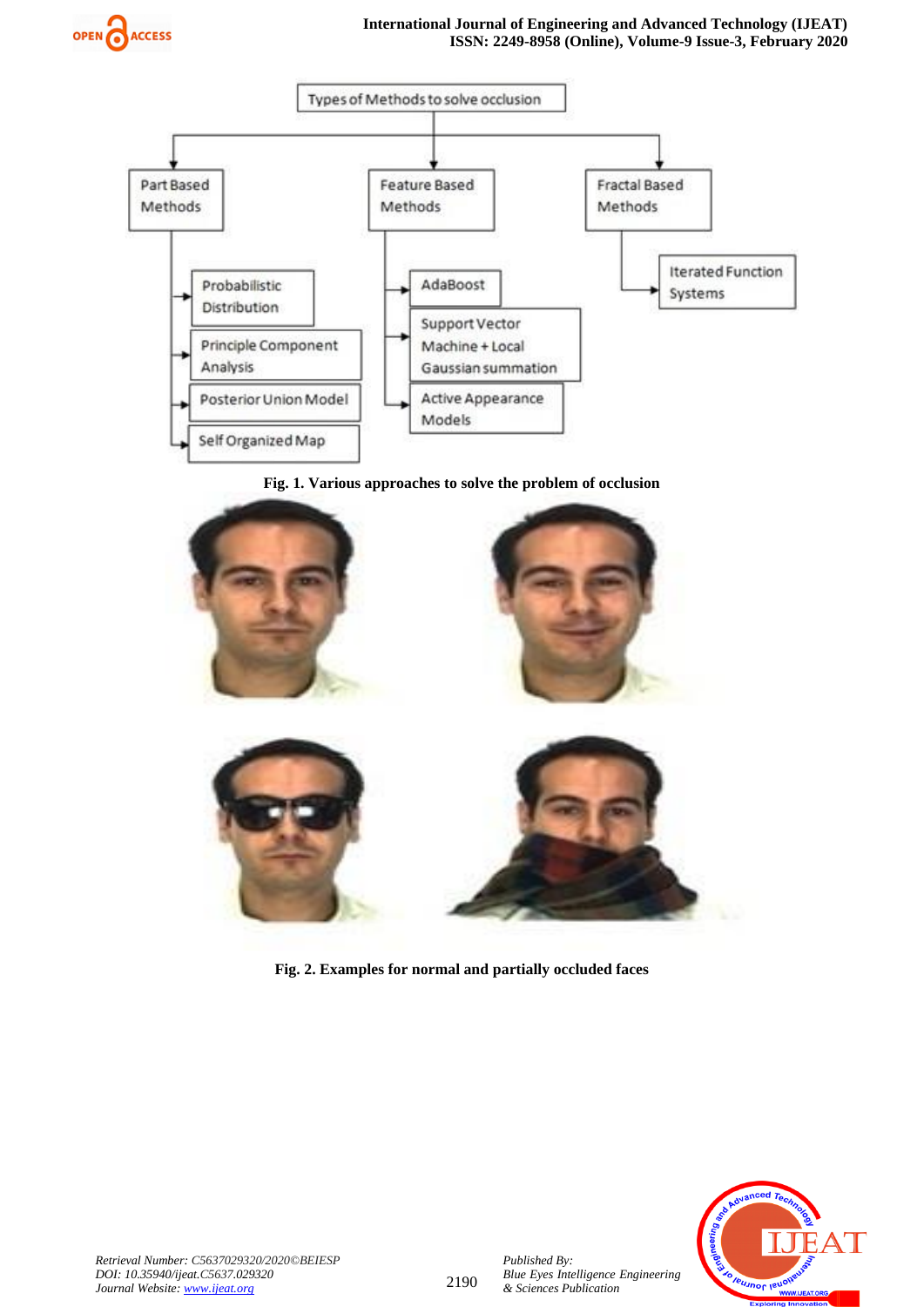

#### PIVOTAL POINTS DESCRIPTION:

Fundamental Pivotal points:

- 1. Center of Right eye pupil
- $2.$ Center of Left eye pupil
- Nose Tip  $3.$
- 4. Center of Mouth

#### Derived Pivotal points:

- 5. Point on Right Cheek
- Point on Left Cheek 6.
- Point on Forehead 7.

**Fig. 3. Pivotal points and its description**



Derived Pivotal points Computation:

Points 5 and 6 are computed as the intersection points of the perpendicular drawn from the pupil and the horizontal line drawn through the nose tip.

Point 7 is computed as the intersection point of the lines drawn from the pupil at 45 degrees.

#### **Fig. 4. Derived computing points description and plotting**



**Fig. 5. Pivotal points plotted in real time images**



*Retrieval Number: C5637029320/2020©BEIESP DOI: 10.35940/ijeat.C5637.029320 Journal Website[: www.ijeat.org](http://www.ijeat.org/)*

2191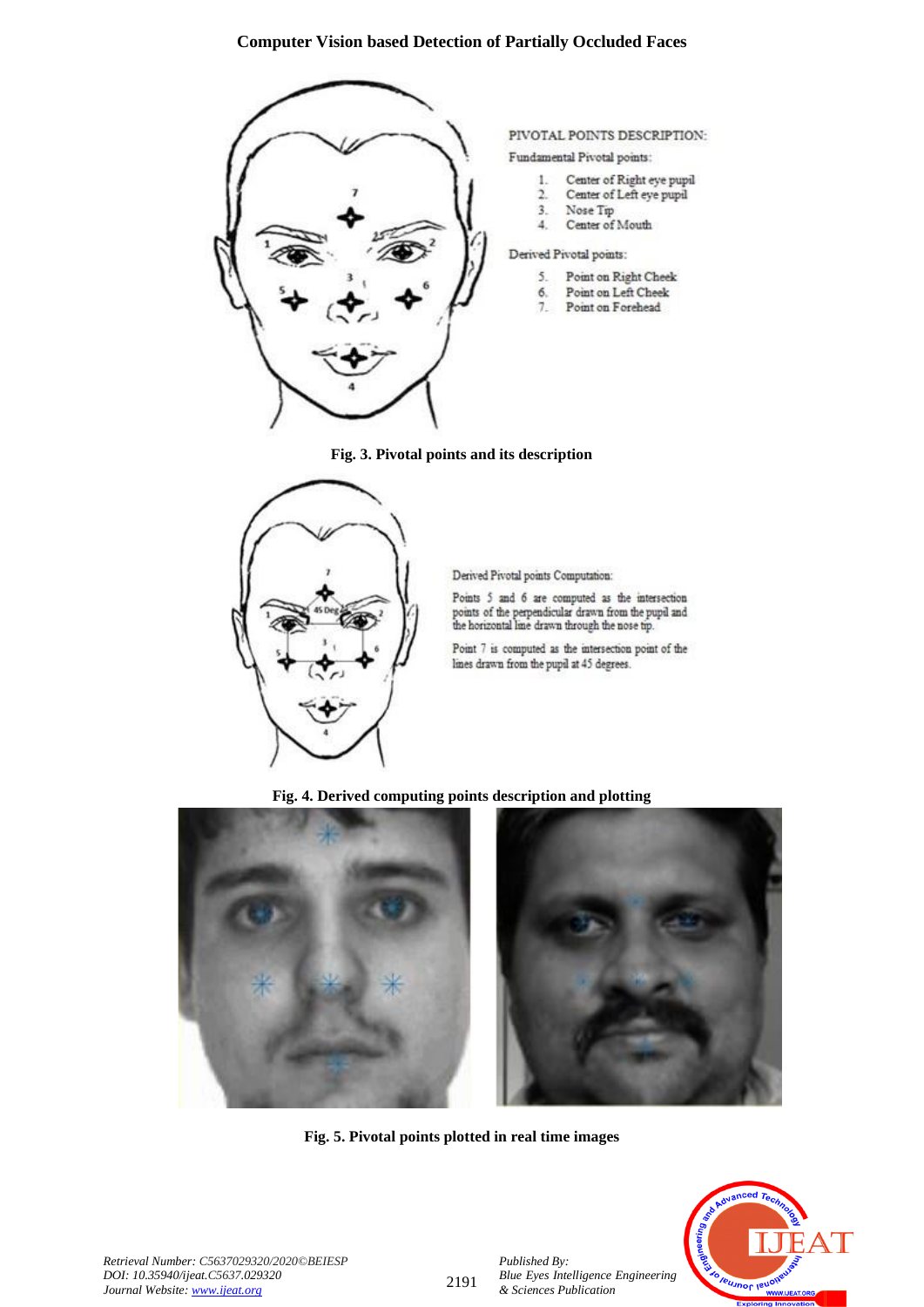

| Reference Number | Author                              | Work done                                                                                                                                                                                                         |
|------------------|-------------------------------------|-------------------------------------------------------------------------------------------------------------------------------------------------------------------------------------------------------------------|
| $[1]$            | Ibrahim Venkat et.al.               | The<br>face<br>recognition<br>proposed<br>system takes into consideration the<br>psychophysical features of face and<br>uses the same to detect occlusions.                                                       |
| $[2]$            | Kohtaro Ohba and Katsushi Ikeuchi   | The proposed face recognition system<br>uses eigen vectors to detect partially<br>occluded faces.                                                                                                                 |
| $[3]$            | Yongbin Zhang and Aleix M. Martinez | The proposed face recognition system<br>uses weighted average score and<br>compares it with the matching scores of<br>the local images.                                                                           |
| $[4]$            | Aleix M. Martinez                   | The proposed face recognition system<br>localizes the face into discrete parts and<br>part based local representation approach<br>is followed.                                                                    |
| $[5]$            | Xiaoyang Tan et. al.                | The proposed face recognition system<br>uses a local probabilistic method along<br>with a self organized map (SOM).<br>This system responds well to partial<br>occlusions<br>and<br>facial<br>expression changes. |
| [6]              | Ping-Han Lee et. al.                | This system is built around a<br>technique which selects the best<br>set of features of an individual and<br>uses them to boost the face<br>recognition<br>pertaining to<br>the<br>individual.                    |
| $[7]$            | Kazuhiro Hotta                      | This approach uses Support Vector<br>Machine (SVM) along with local<br>Gaussian summation to identify<br>partial occlusion.                                                                                       |
| [8]              | John Wright et. al.                 | This approach considers sparse<br>errors due to occlusion along with<br>the training images. These sparse<br>errors have been handled with<br>standard pixel basis.                                               |
| $[9]$            | Xiaoyang Tan et. al.                | A new method which deploys<br>based<br>perception<br>non-metric<br>partial similarity is used handle<br>partial occlusion.                                                                                        |
| $[10]$           | Yu Chen et. al.                     | This system maintains the locality<br>specific features to recognize faces                                                                                                                                        |

#### **Table- I: Few works towards occluded face detection**

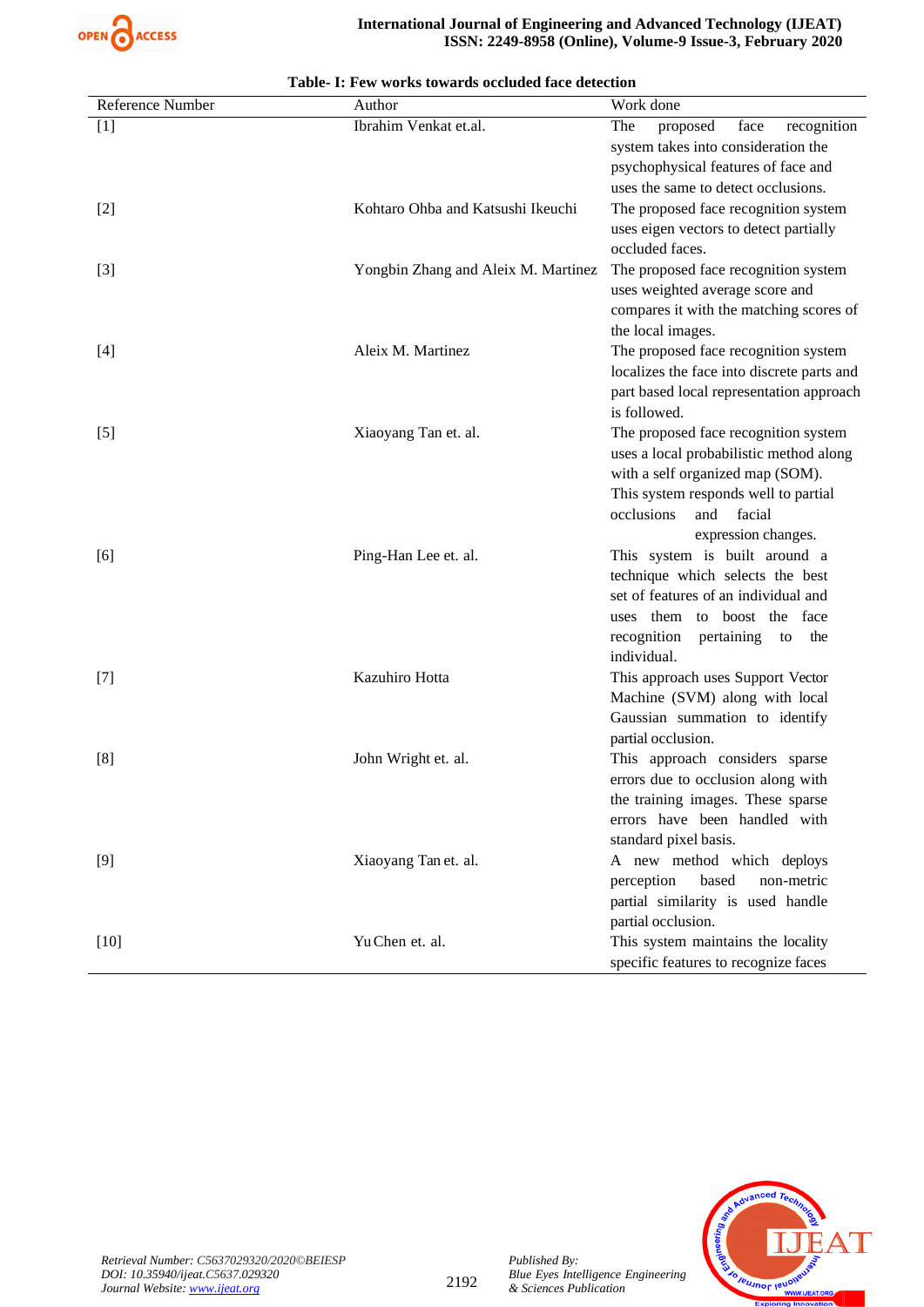



If the input image is classified as Frontal face, then the four fundamental pivotal points are extracted which is followed by computation of derived pivotal points. The system then checks if all the seven pivotal points are visible. If any of these pivotal points is not visible, the system concludes that the face is occluded.

If the input image is classified as tilted face, then the skin texture is extracted and checked with the trained set. In the case of tilted images, the region around derived points 5 and 6 are considered and a texture analysis is performed. The texture observed around this region is compared with the threshold levels of the skin and a conclusion is made if the face is partially occluded or not. Once the system detects any occluded face, an alert message or warning is generated and this in turn triggers the automated alert system.

The primary advantage of this approach over the region based approaches or part based approaches is that, the entire face is not considered for manipulation which in turn reduces the processing time and enables faster decisionmaking and instantaneous triggering of alerts when a partially occluded image is given.

#### **V.EXPERIMENTAL SETUP**

The code pertaining to the experiment was developed using Matlab and the images for testing were taken from AR Face Database [11]. The AR Face Database is a

commonly used Face Database which comprises of partially occluded images. The partial occlusions are provided by covering the eyes with dark sun glasses and the mouth with scarf.

The AR Database comprises of close to 2500 images in all. Also, a set of 150 real time images captured with frontal view and tilted view has been used for testing the experiment. The Matlab code was executed and the results indicate very high recognition rate in case of partially occluded faces.

The parameters that were used to evaluate the performance of the system are true positive rate (TPR), false positive rate (FPR), false negative rate (FNR), relative operating characteristic (ROC) curve and accuracy measured in terms of Correct Identification Rate (CIR).

**1)** True Positive Rate (TPR): This represents the percentage of normal faces identified as normal by the system. For a robust system, the TPR value should be higher. This is otherwise called as Sensitivity.

True Positive Rate (TPR) = True Positive / (True Positive + False Negative)

**2)** True Negative Rate (TNR): This represents the percentage of occluded faces identified as occluded by the system. For a robust system, the TNR value should also be higher. This is otherwise called as Specificity.

True Negative Rate  $(TNR) = True$  Negative / (True Negative + False Positive)



*Retrieval Number: C5637029320/2020©BEIESP DOI: 10.35940/ijeat.C5637.029320 Journal Website[: www.ijeat.org](http://www.ijeat.org/)*

*Published By:*

*& Sciences Publication*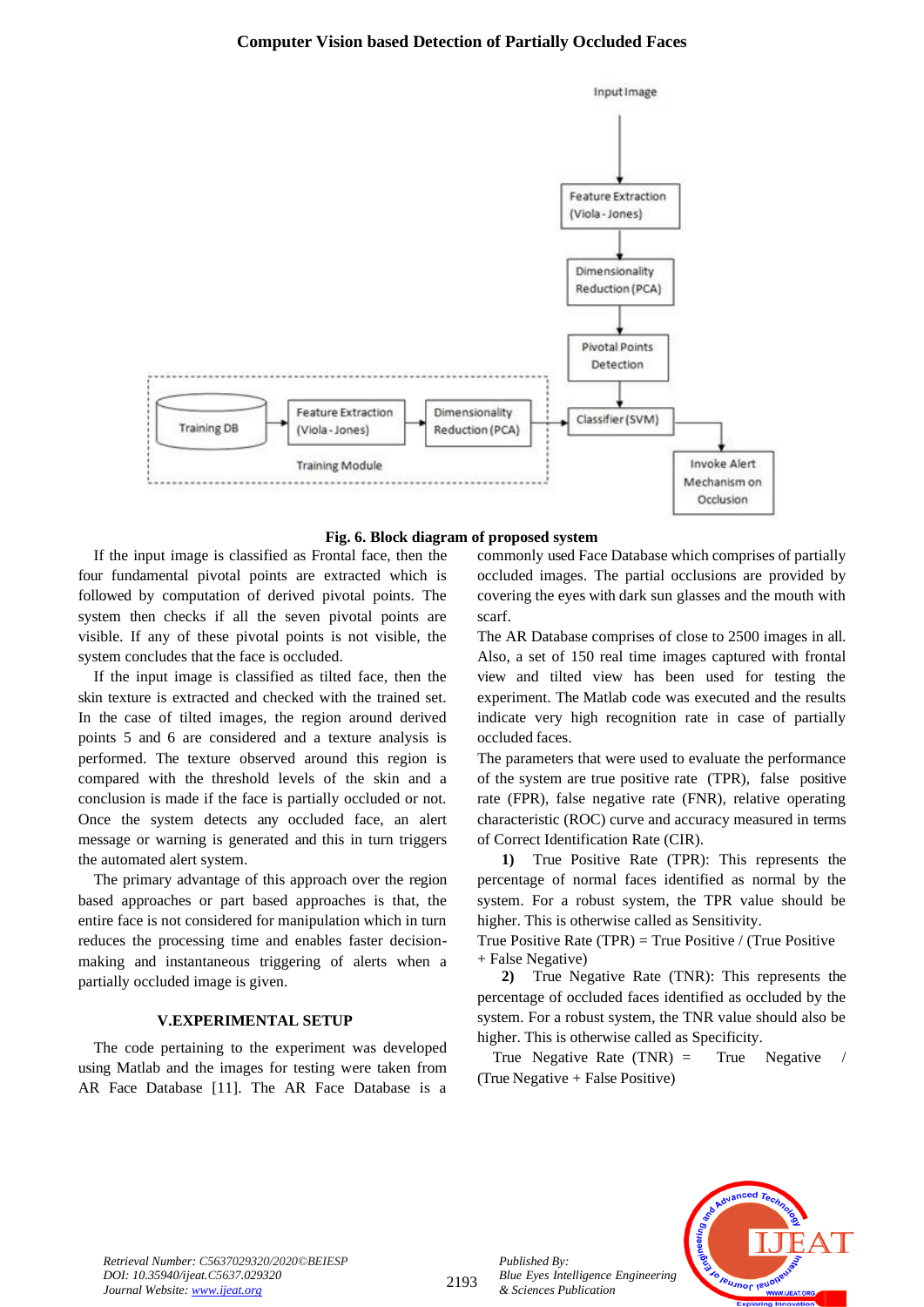

#### **International Journal of Engineering and Advanced Technology (IJEAT) ISSN: 2249-8958 (Online), Volume-9 Issue-3, February 2020**



**Fig. 7. Flow diagram for theproposed approach**

**3) False Positive Rate (FPR):** It is the percentage of occluded faces that have been accepted as normal faces by the system. This metric in turn reflects the incorrect classification made by the system. The system can be termed as robust if this FPR is lower given by:

# False Positive Rate (FPR) =  $1 -$  Specificity

**4) False Negative Rate (FNR):** It is the percentage of normal faces getting classified as occluded by the system. FNR is directly proportional to misclassification of normal faces as occluded. For the system to be robust the value of False Negative Rate should be minimal.

# False Negative Rate (FNR) =  $1 -$  Sensitivity

# **5) Receiver Operating Characteristic (ROC):**

Receiver Operating Characteristic (ROC) plot is a graph which is used provide a measure of the tradeoff between FPR and FNR. The matching decisions pertaining to the system are taken based on a threshold (Th).

#### **6) Correct Identification Rate (CIR):**

Correct Identification Rate is given by the percentage of successful classification performed over the total number of given images that are queried or classified

Correct Identification Rate  $(CIR) = (Number of successful)$ classification / Total Images Queried) \* 100

#### **VI.EXPERIMENTAL RESULTS**

The proposed approach was tested with AR face database [11] which comprises of more than 2000 images of 100 subjects. These images are of different nature and taken under different conditions such as various facial expressions, different effects due to illumination and occlusions. These occlusions may be due to wearing of sun glasses or may be due to wearing scarf. The proposed system performance was measured against the performance metrics mentioned in the previous section. Results indicate a very good degree of accuracy percentage. A set of 1000 images comprising a mixture of 300 normal facial images, 400 sun-glassed facial images and 300 images with scarf were used to train the system. A sample set of 700 images from AR Face database comprising a mixture of normal images, images with sunglasses and images with scarf were selected and tested with the proposed approach. Also, another set containing 1000 real time images were tested. Table 2 lists the accuracy percentage for each class of images. Figure 8 shows some of the sample images in AR Face dataset. Figure 9 shows the classification for the three different types of images considered. The proposed



*Retrieval Number: C5637029320/2020©BEIESP DOI: 10.35940/ijeat.C5637.029320 Journal Website[: www.ijeat.org](http://www.ijeat.org/)*

2194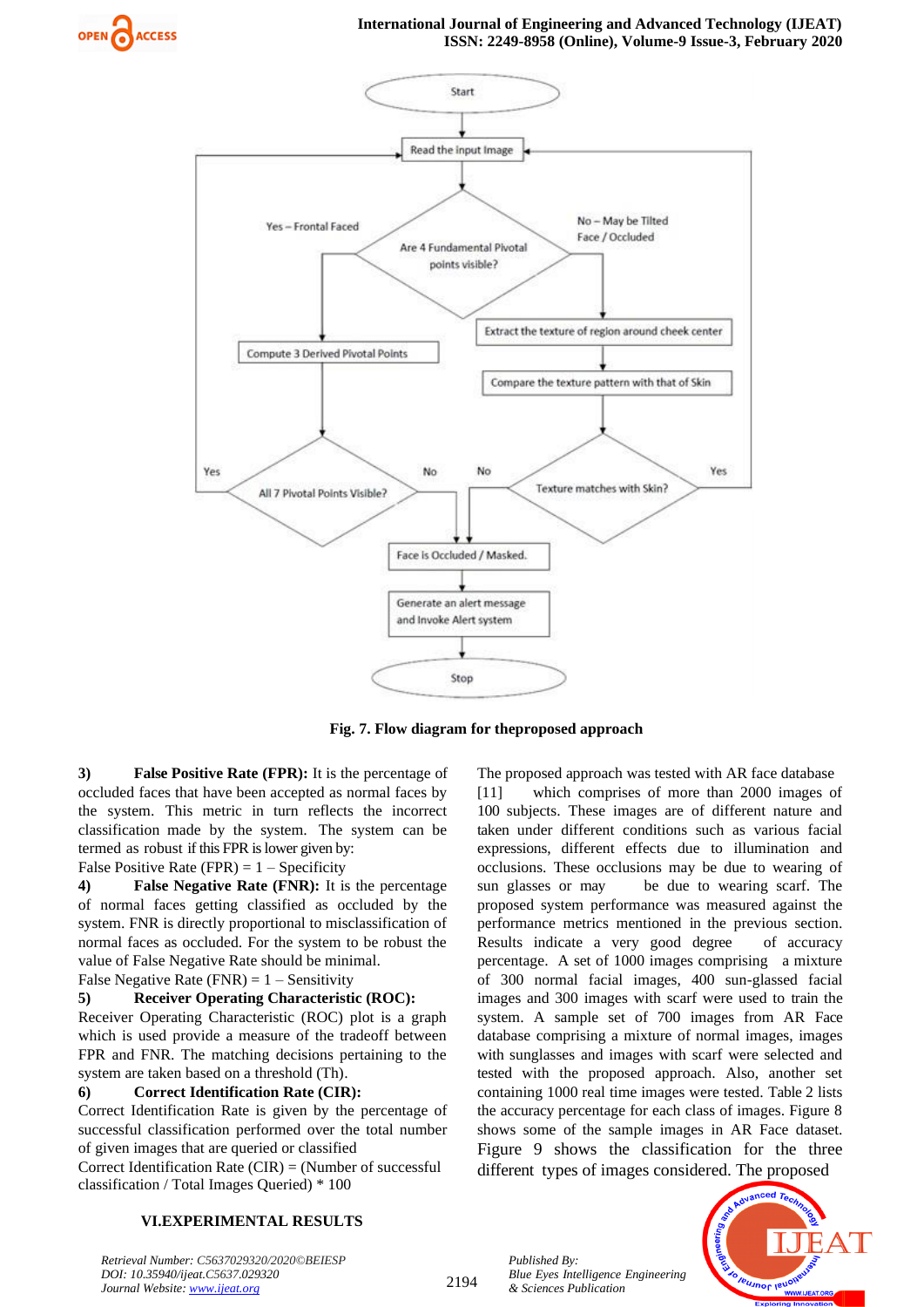approach was also tested using AR Face Database. Table 3 lists the accuracy percentage results for AR Face database.

From the previous table it can be seen that the accuracy percentage for all classes is above 97% when tested using AR Face database. Figure 10 shows the plot for classification of images using AR face database.

# **A. Confusion Matrix**

Confusion matrix is used to describe the performance of the classifier model that is created and whose true values are known. In this case, there are three known classes namely normal images, images with sun-glasses and images with face partially covered by a scarf. The class names are given as Normal, Sun Glass and Scarf respectively. All the true positive values will be entered along the leading diagonal of the matrix constructed while the misclassification entries will be marked in the respective blocks. Table 4 shows the confusion matrix generated for the test done with images taken from AR face database[11] and the confusion matrix pertaining to the test done with real time image set discussed in the previous section is depicted in table 5.

From table 4, which is the confusion matrix for AR Face database, various metrics such as accuracy, misclassification rate, true positive rate, false positive rate, specificity, precision, prevailance etc can be computed as follows:

*True Positive* (*Normal*) *=469 True Positive* (*Sunglass*) *=102 True Positive (Scarf*) *= 112 True Negative* (*Normal*) *=218 True Negative* (*Sunglass*) *=586 True Negative*  (*Scarf*)*=579*

*False Positive* (*Normal*) *= (1+1) = 2 False Positive*  $(s_{unglass}) = (7+2) = 9$  *False Positive*  $(s_{carf}) = (4+2) = 6$ *False Negative* (*Normal*) *= (7+4) = 11 False Negative*  $(s_{unglass}) = (1+2) = 3$  False *Negative*  $(s_{carf}) = (1+2) = 3$ 

*Precision* (*Normal*) *= 469/(469+1+1) = 0.9957 Precision*   $(s_{unglass}) = 102/(102+7+2) = 0.9189$  Precision  $(s_{carf}) =$ *112/(112+4+2) =0.9491*

*Recall / Sensitivity / TPR* (*Normal*) *= (469/480) =0.977 Recall / Sensitivity / TPR* (*Sunglass*) *= (102/105) =0.971 Recall / Sensitivity / TPR* (*Scarf*) *= (112/115) =0.974 Specificity / TNR* (*Normal*) *=218/(218+1+1) = 0.9909 Specificity / TNR* (*Sunglass*) *=586/(586+7+2) =0.9848 Specificity / TNR* (*Scarf*) *=579/(579+4+2) =0.9897 Misclassification Rate* (*Normal*) *= (11/480) = 0.023 Misclassification Rate* (*Sunglass*) *= (3/105) = 0.028 Misclassification Rate* (*Scarf*) *= (3/115) = 0.026 Overall Accuracy = ((469+102+112)/700) = 0.9757*

Based on the above computations, the performance metrics of the proposed approach with respect to AR Face Database is shown in table 6. Figure 11 strikes a clear comparison between the true positive rate and misclassification rate for the proposed approach when tested with AR Face Database. It can be observed that the sensitivity and specificity values are way too high when compared to the misclassification rate which is very negligible. This suggests that the system is highly accurate with its classification results.

From table 5, which is the confusion matrix for real time dataset, the following metrics have be computed below and tabulated in table 7.

*True Positive* (*Normal*) *=691 True Positive* (*Sunglass*) *=148 True Positive (Scarf*) *= 141 True Negative* (*Normal*) *=293 True Negative* (*Sunglass*) *=839 True Negative*  (*Scarf*)*=848*

*False Positive* (*Normal*) *= (4+3) = 7 False Positive*  $(s_{unglass}) = (5+1) = 6$  False Positive  $(s_{carf}) = (4+3) = 7$ *False Negative* (*Normal*) *= (5+4) = 9 False Negative*  $(Sunglass) = (4+3) = 7$  False Negative  $(Scarf) = (3+1) = 4$ *Precision* (*Normal*) *= 691/(691+4+3) = 0.9899 Precision*   $(s_{unglass})$  = 148/(148+4+2) = 0.9610 Precision  $(s_{carf})$  = *141/(141+4+3) =0.9527*

*Recall / Sensitivity / TPR* (*Normal*) *= (691/700) =0.9871 Recall / Sensitivity / TPR* (*Sunglass*) *= (148/155) =0.9548 Recall / Sensitivity / TPR* (*Scarf*) *= (141/145) =0.9724 Specificity / TNR* (*Normal*) *=293/(293+4+3) = 0.9766*

*Specificity / TNR* (*Sunglass*) *=839/(839+5+1) =0.9928 Specificity / TNR* (*Scarf*) *=848/(848+4+3) =0.9918 Misclassification Rate* (*Normal*) *= (9/700) = 0.0128 Misclassification Rate* (*Sunglass*) *= (7/155) = 0.0451 Misclassification Rate* (*Scarf*) *= (4/145) = 0.0275 Overall Accuracy = ((691+148+141)/1000) = 0.9800*

Figure 12 depicts the comparison between the true positive rate, specificity and misclassification rate for the proposed approach when tested with real time images. It can be observed that the specificity and sensitivity is very high and that the misclassification rate is minimal is a clear indicator that the classifier is highly accurate with the classification results obtained. Figure 13 shows the graphical comparison of precision and misclassification rate values for AR Face database.



*Published By:*

*& Sciences Publication*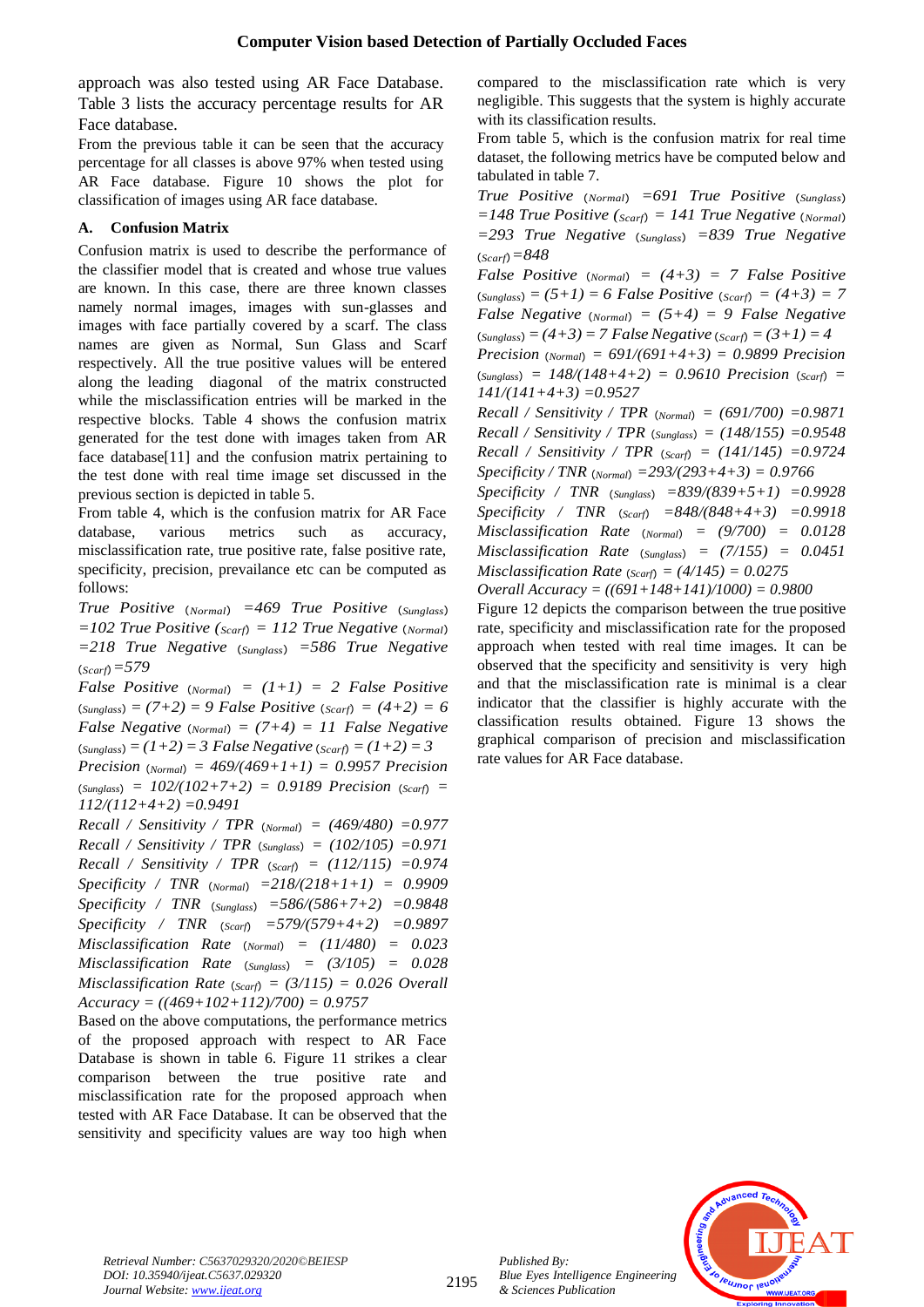

**International Journal of Engineering and Advanced Technology (IJEAT) ISSN: 2249-8958 (Online), Volume-9 Issue-3, February 2020**



**Fig. 8. Some samples taken from AR Face Database**

**Table- II: Accuracy Percentage for different Image Classes**

|                 |      | Image Type Actual Images Correctly Classified Accuracy % |       |
|-----------------|------|----------------------------------------------------------|-------|
| Normal          | 700. | 691                                                      | 98.71 |
| Sun Glasses 155 |      | 148                                                      | 95.48 |
| Scarfed         | 145  | 141                                                      | 97.24 |



# Image Class / Type

**Fig. 9. Classification results for different class of images**

|  |  | Table- III: Accuracy Percentage for different Image Classes Using AR Database |  |
|--|--|-------------------------------------------------------------------------------|--|

|                    |       | Image Type Actual Images Correctly Classified Accuracy % |       |
|--------------------|-------|----------------------------------------------------------|-------|
| Normal             | 480   | 469                                                      | 97.70 |
| <b>Sun Glasses</b> | - 105 | 102                                                      | 97.14 |
| Scarfed            | 115   | 112                                                      | 97.39 |



*Retrieval Number: C5637029320/2020©BEIESP DOI: 10.35940/ijeat.C5637.029320 Journal Website[: www.ijeat.org](http://www.ijeat.org/)*

*Published By:*

*& Sciences Publication*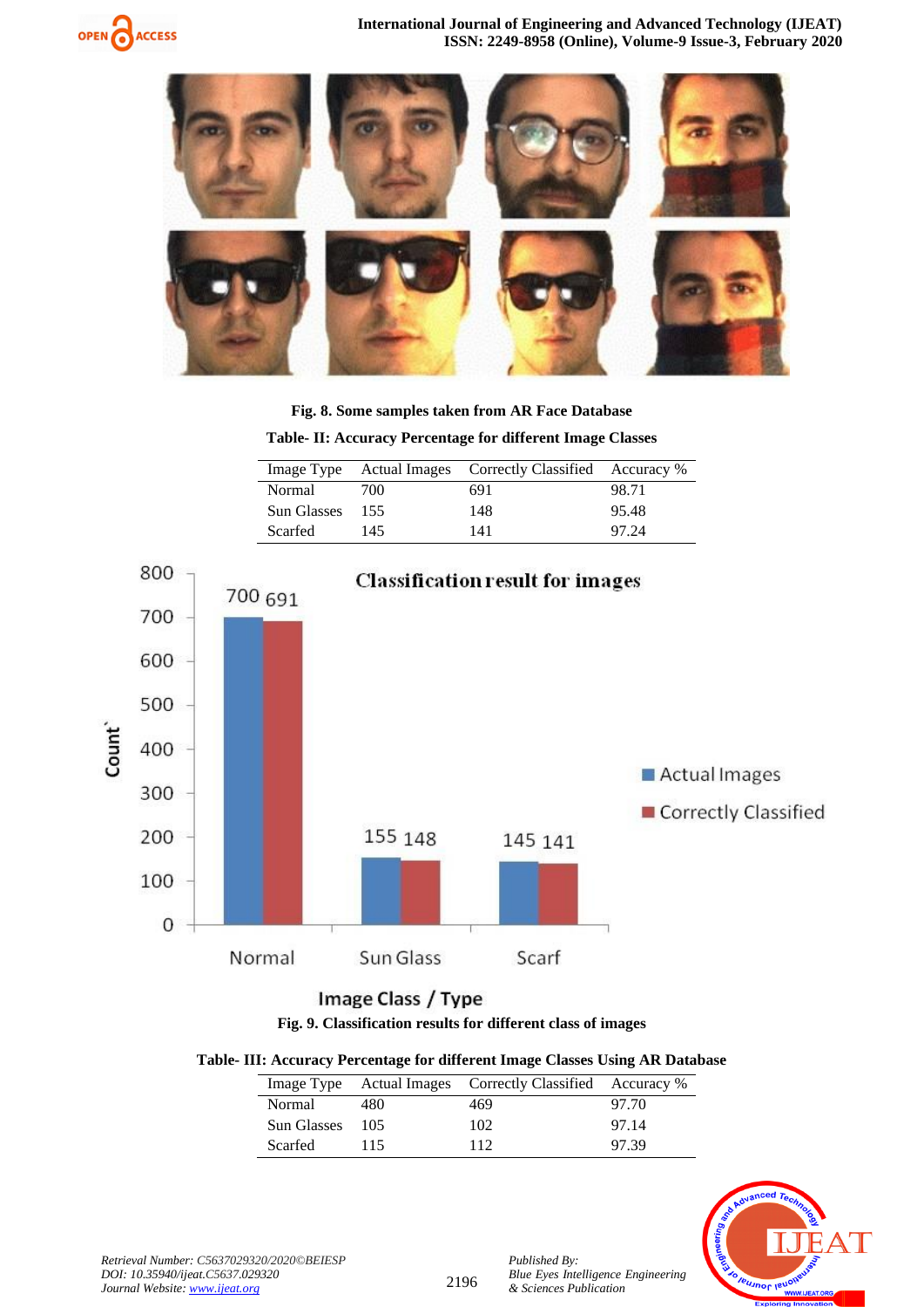| Class     | Normal          | Sun Glass | Scarf | Total |
|-----------|-----------------|-----------|-------|-------|
| Normal    | 469             |           |       | 480   |
| Sun Glass |                 | 102       |       | 105   |
| Scarf     |                 | ∼         | 112   | 115   |
| Total     | 47 <sub>1</sub> |           | 118   | 700   |

## **Table- V: Confusion Matrix For Real Time Dataset**

| Class     | Normal | Sun Glass | Scarf | Total |
|-----------|--------|-----------|-------|-------|
| Normal    | 691    | ັ         |       | 700   |
| Sun Glass |        | 148       |       | 155   |
| Scarf     |        |           | 141   | 145   |
| Total     | 698    | 154       | 148   | 1000  |

# **Table- VI: Performance Metrics of Proposed Approach for AR FaceDataset**

| Parameter Normal              | <b>Sunglass</b> | Scarf  |        |
|-------------------------------|-----------------|--------|--------|
| True Positive                 | 469             | 102    | 112    |
| True Negative                 | 218             | 586    | 579    |
| <b>False Positive</b>         | 2               | 9      | 6      |
| <b>False Negative</b>         | 11              | 3      | 3      |
| Precision                     | 0.9957          | 0.9189 | 0.9491 |
| Recall / Sensitivity/TPR      | 0.977           | 0.971  | 0.974  |
| Specificity / TNR             | 0.9909          | 0.9848 | 0.9897 |
| <b>Misclassification Rate</b> | 0.023           | 0.028  | 0.026  |
| Accuracy                      | 0.9757          |        |        |
|                               |                 |        |        |

| Table-VII: Performance Metrics of proposed approach for real time Image set |                 |        |        |  |
|-----------------------------------------------------------------------------|-----------------|--------|--------|--|
| Parameter Normal                                                            | <b>Sunglass</b> | Scarf  |        |  |
| True Positive                                                               | 691             | 148    | 141    |  |
| True Negative                                                               | 293             | 839    | 848    |  |
| <b>False Positive</b>                                                       | 7               | 6      |        |  |
| <b>False Negative</b>                                                       | 9               |        | 4      |  |
| Precision                                                                   | 0.9899          | 0.9610 | 0.9527 |  |
| Recall / Sensitivity/ TPR                                                   | 0.9871          | 0.9548 | 0.9724 |  |
| Specificity / TNR                                                           | 0.9766          | 0.9928 | 0.9918 |  |
| <b>Misclassification Rate</b>                                               | 0.0128          | 0.0451 | 0.0275 |  |
| Accuracy                                                                    | 0.98            |        |        |  |

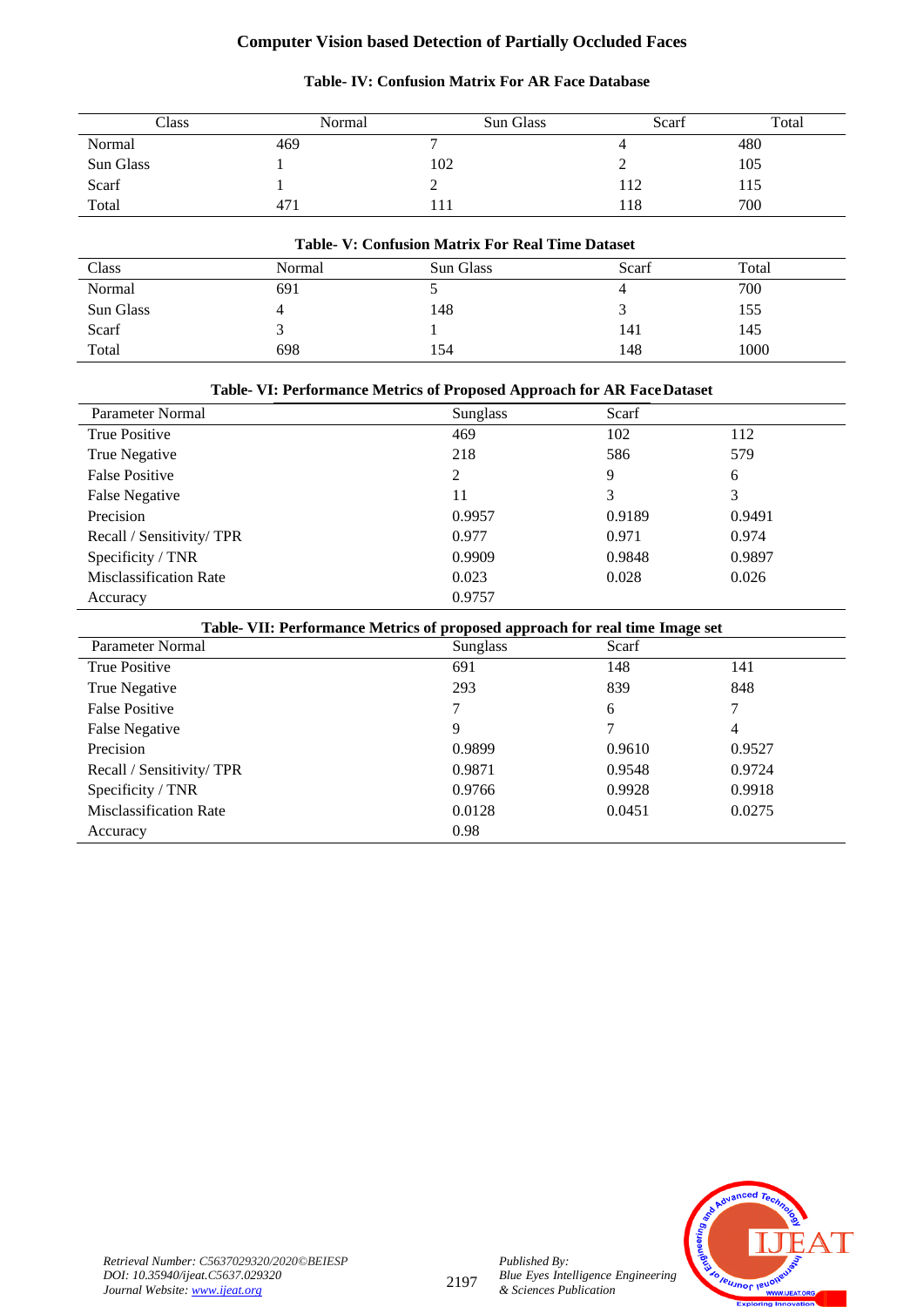



Image Class / Type

**Fig. 10. Classification results for AR Database**



Specificity vs Sensitivity vs Misclassification Rate for

**Fig. 11. Specificity vs Sensitivity vs Misclassification Rate for AR Face Database**



*Published By:*

*& Sciences Publication*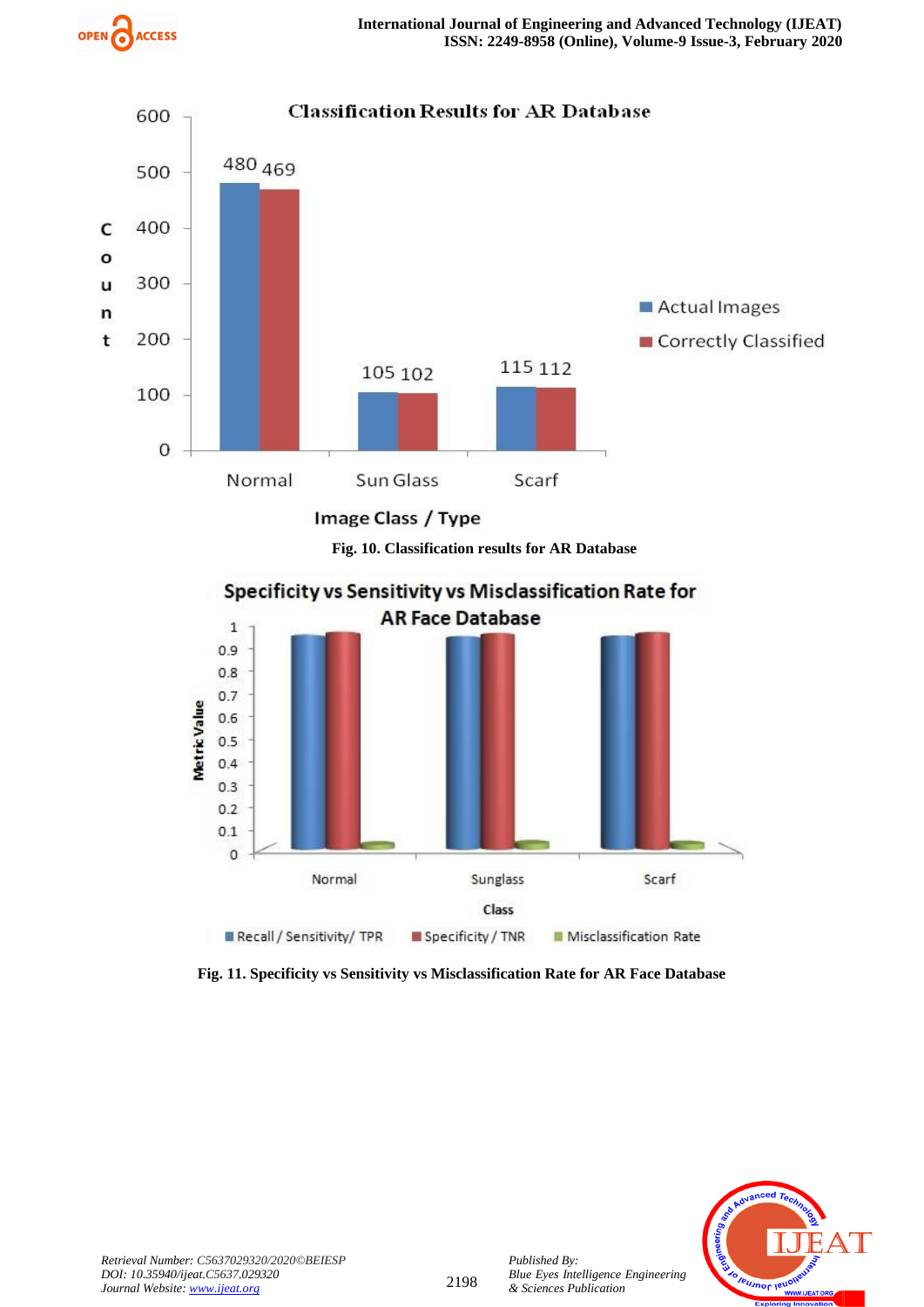



**Fig. 12. Specificity vs Sensitivity vs Misclassification Rate for Real time image set**



Precision vs Misclassification rate for AR Face Database

**Fig. 13. Precision vs Misclassification Rate for AR Face Database**



# Precision vs Misclassification rate for Realtime Images

**Fig. 14. Precision vs Misclassification Rate for Real time images**



*Retrieval Number: C5637029320/2020©BEIESP DOI: 10.35940/ijeat.C5637.029320 Journal Website[: www.ijeat.org](http://www.ijeat.org/)*

*Published By:*

*& Sciences Publication*